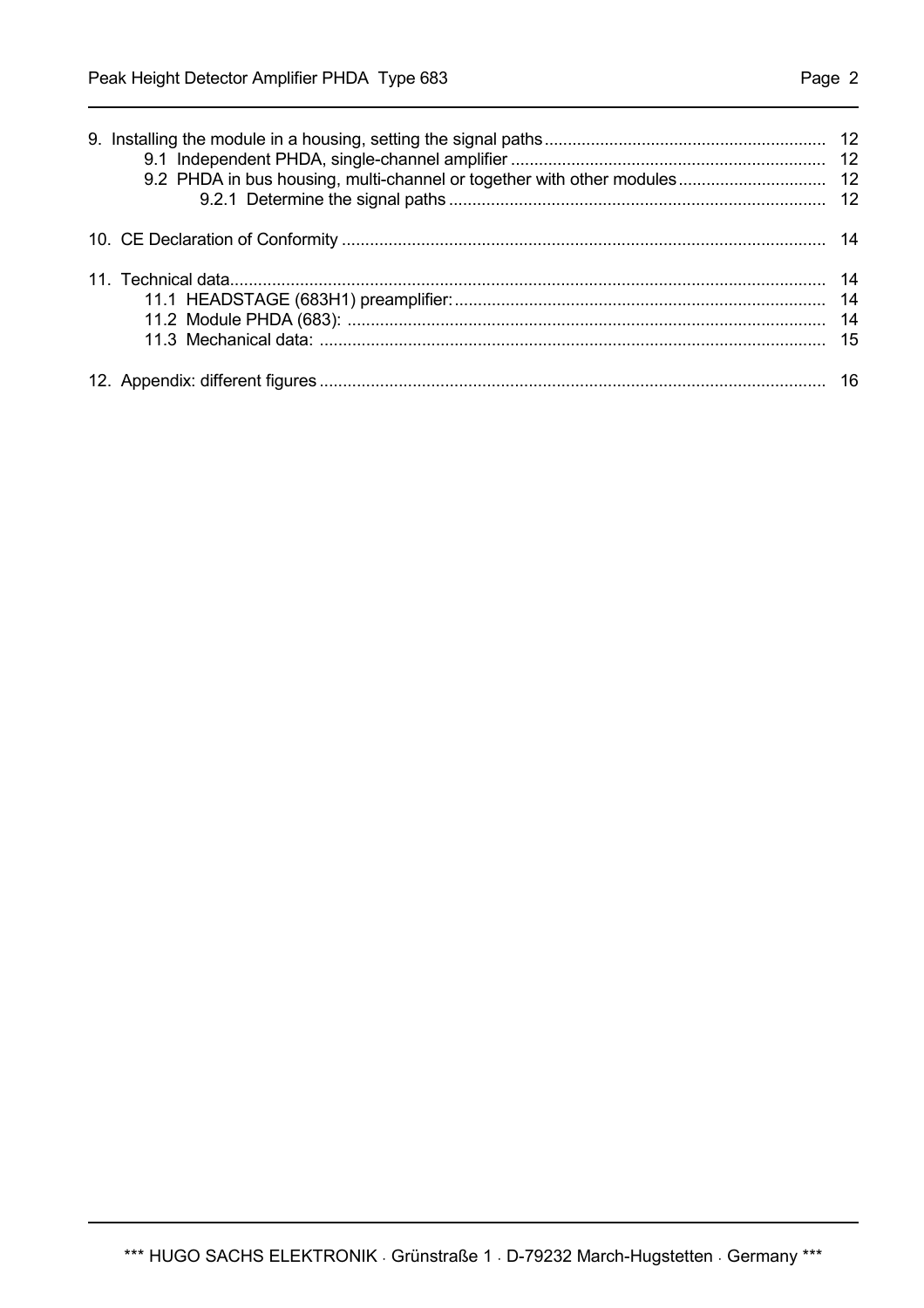#### **1. Introduction, manufacturer's details**

Manufacturer and supplier:

Hugo Sachs Elektronik Gruenstrasse 1, D-79232 March-Hugstetten **Germany** 

| Phone: | 07665-9200-0    |
|--------|-----------------|
| Fax:   | 07665-9200-90   |
| eMail: | HSEMain@aol.com |

#### **Copyright**

This product and the corresponding documentation is protected by copyright. All rights reserved. This document must not be copied, photocopied, reproduced or translated, either as a whole or in parts, without prior approval by Hugo Sachs Elektronik D-79232 March-Hugstetten, Germany.

# **Trandemark**

PLUGSYS ia a registered trademark of Hugo Sachs Elektronik, March/Hugstetten, Germany.

#### **2. Safety note**



**Important:**This equipment is not suitable for operation in hazardous areas and/or in a flammable atmosphere.

The equipment is not approved for measurement on humans!

#### **3. Literature note**

This module has been developed for the special experimental set-up after STEVE MARSH for measuring extracellular potentials on isolated sympathetic ganglia and intact nerve bundles in the rat. A detailed description of the method used will be found in the publication "BIOLOGICAL MEASUREMENT TECHNIQUES VI - EXTRACELLULAR RECORDING FROM RAT SYMPATHETIC GANGLIA AND WHOLE NERVE BUNDLES by Steve Marsh, published 1989 in the Series "Methods in Experimental Physiology and Pharmacology" by Biomesstechnik-Verlag March GmbH, D-79232 March-Hugstetten, Germany.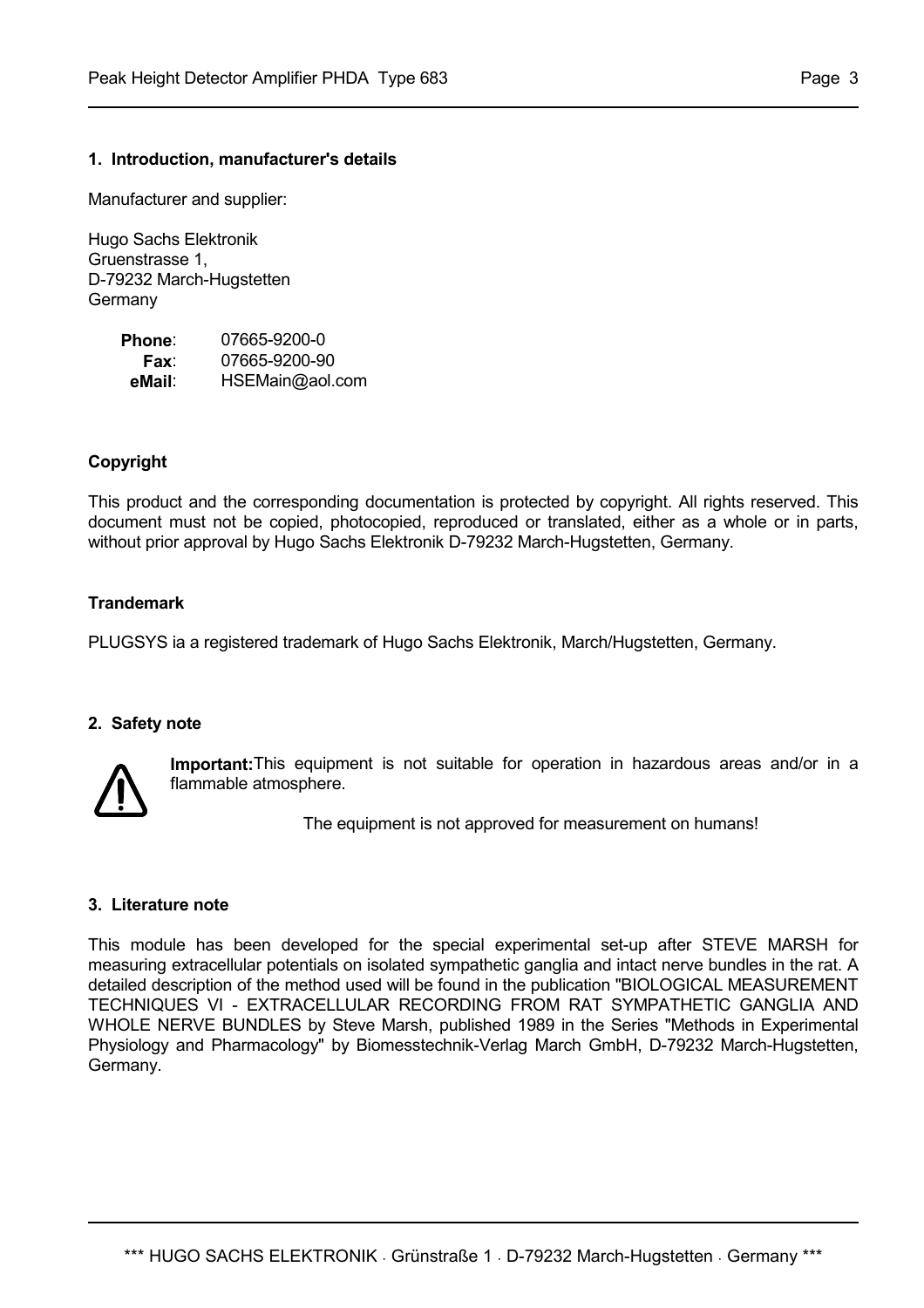#### **4. General discription, applications**

The Peak Height Detector Amplifier (PHDA) Type 683 is a module suitable for the HSE PLUGSYS measuring system. For operation it has to be installed in a PLUGSYS Series 600 housing (1990: 600 - 607) fitted with power supply.

The PHDA is used for the capture of peak values of the amplitude of individual evoked nerve pulse signals. It allows the user to monitor simultaneously small d.c. signals (membrane rest potential) and the amplitude of a selected proportion of an evoked potential.

In order to ensure short connecting lines to the recording electrodes the differential input amplifier is located in a small input box. This input box is plugged with its 8-pin plug into the PHDA.

Interfering error voltages (d.c. offsets) at the electrodes can be compensated to zero using a built-in 10-turn potentiometer. The action of the offset potentiometer can be switched off so that the full height of the d.c. input voltage can be measured and read on the built-in digital voltmeter (range: 19.99 Volt). The selected amplification factor "GAIN" must of course by allowed for.

The detector output which can be connected to an X-T recorder, permits continuous recording of changes in the potential differences (membrane potentials) and of the super-



**Fig. 2**: Front panel of the PHDA

imposed evoked peak amplitudes, either simultaneously on a single trace or the two signals separately on two traces. The recording sensitivity of the appropriate recorder channels allows very small changes in membrane potential to be reproduced.

An additional output for the amplified a.c. signal (AC) permits monitoring the evoked potentials on an oscilloscope and adjusting the time window for the peak height detector.

The PHDA is available in two different versions with front panels of different widths. In the wider version all output signals are available both on the system bus and also at BNC sockets on the front panel. The narrower version (S in 2) has all signals available on the system bus, only the selectable output "PEAK - (PEAK+DC)" is accessible on the front panel.

In general the wider version is preferable. The narrow version is useful only in the case of a larger system with various other additional modules in the PLUGSYS housing so that there is insufficient space.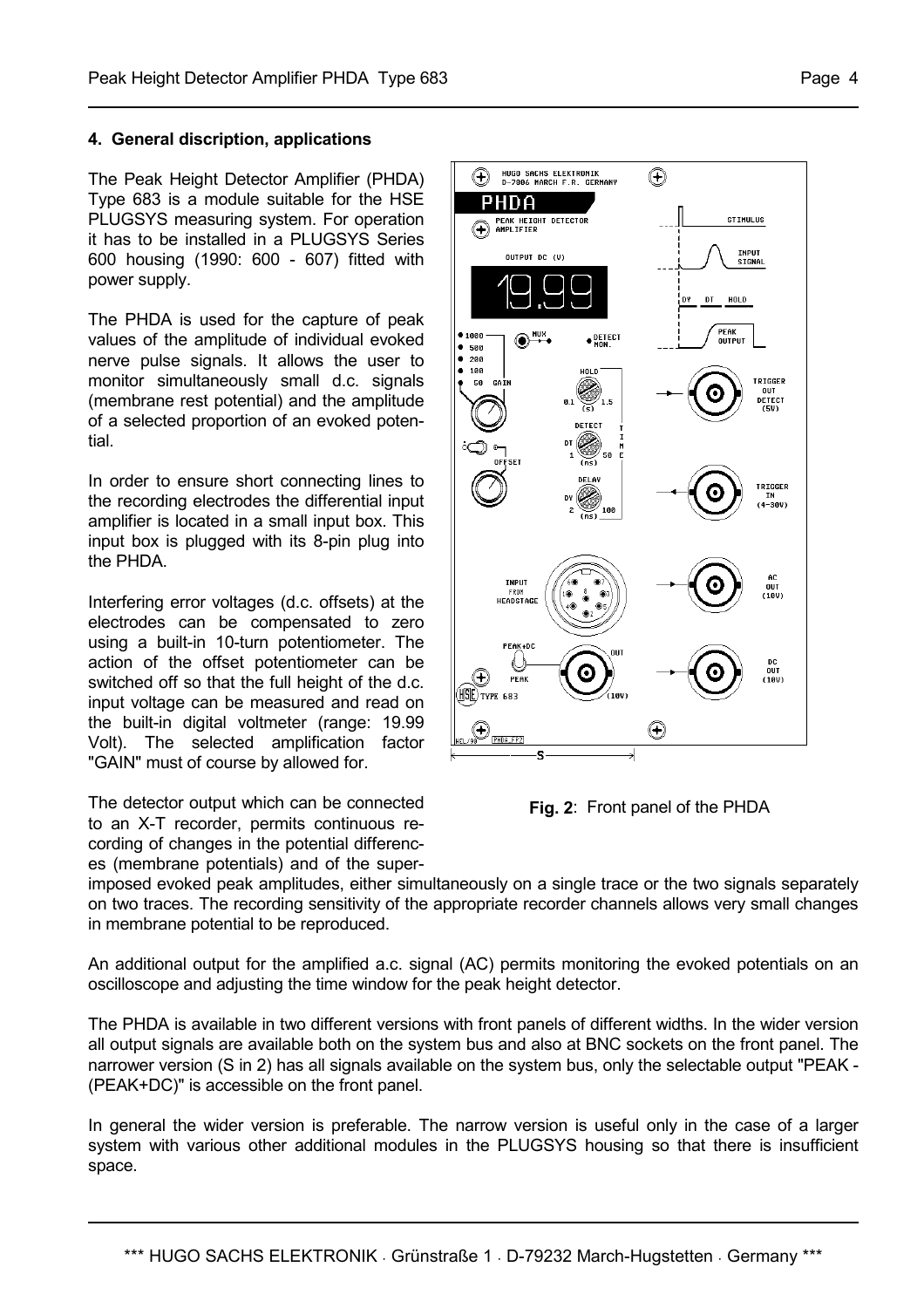# **5. Experimental set-up**



**Fig. 3**: Typical experimental set-up for measurement with the PHDA. For description see text.

3 shows schematically a typical experimental set-up for measuring substance-induced membrane polarisation and the evoked potential amplitude of an entire nerve bundle and ganglion (rat). The tissue vessel (3) with 3 chambers contains the nerve bundle on which the experiment is being performed. The nerve bundle is placed into the centre chamber B and projects at both ends into the adjacent chambers A and C. The chambers are electrically isolated from each other. The part of the nerve bundle on which potentials are being measured has to be in the centre chamber (B). In chamber C the nerve rests on two stimulation electrodes (platinum wire). The potential difference in the chambers A and B (EA and EB) is measured by means of two Ag/AgCl electrodes and passed to the input amplifier (683 H1) of the PHDA. The inlet and outlet tubes (stainless steel) for the perfusion solution in the centre chamber serve as reference electrode of the bath and are connected to the "ground" socket of the input box.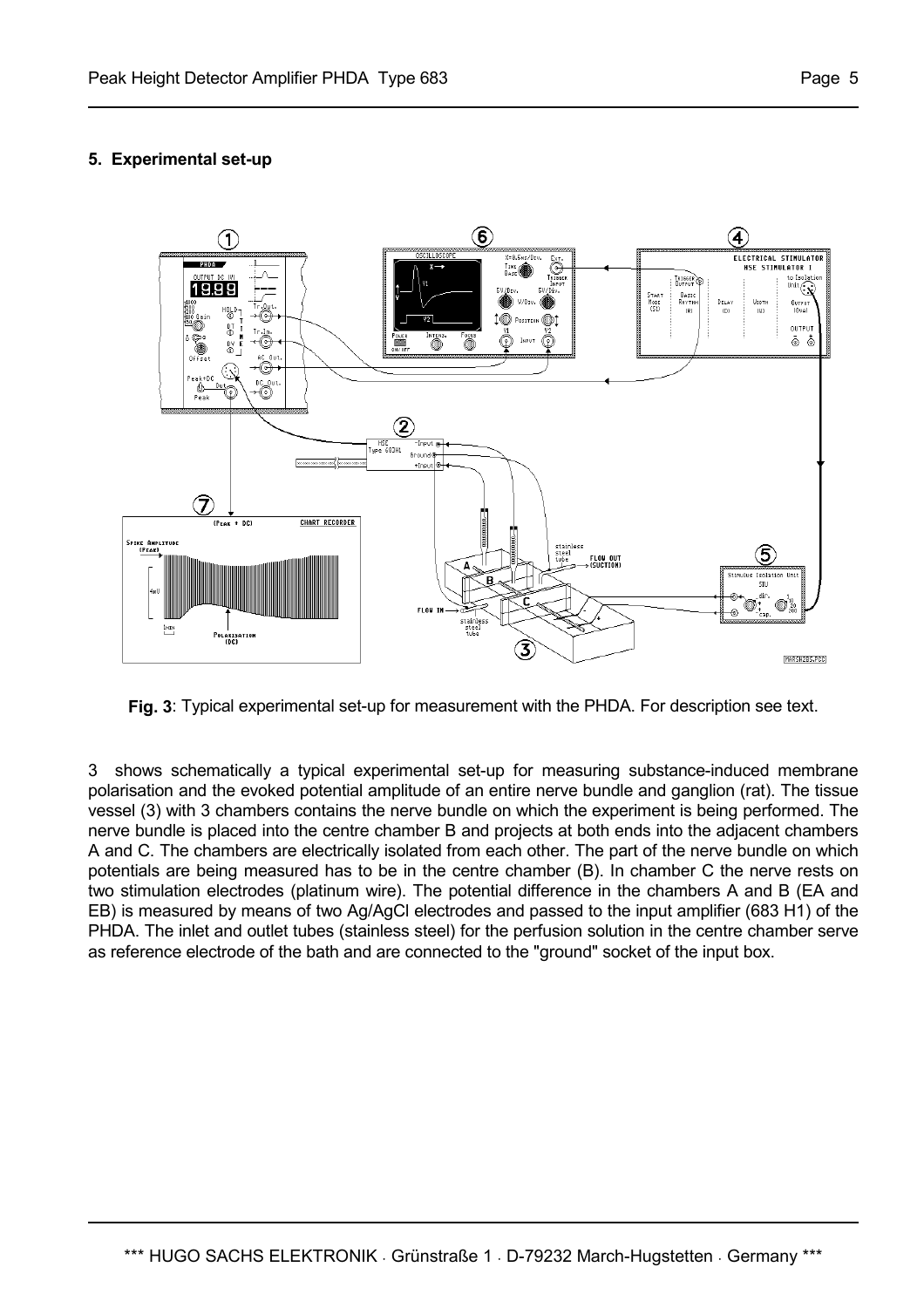In addition to the Ganglion Bath after Marsh (3), the PHDA Type 683 (1) with the necessary PLUGSYS housing and the input amplifier Type 683 H1 (2), the set-up requires the following items:

- **-** 2 recording electrodes  $E_A$  and  $E_B$  (Ag/AgCl immersed in agar as conducting medium, see Publication VI/89, Literature References)
- **-** Electrical stimulator (4) with stimulus isolation unit (5), e.g. HSE Stimulator I with Stimulus Isolation Unit SIU Type 261.
- **-** 2-channel storage oscilloscope (6), e.g. Hitachi VC-6025
- **-** 2-channel recorder (7), e.g. GRAPHTEC Mark VII-2DL

The connections for the measurement and trigger signals as required for operation are shown in 3. This figure illustrates the version of the PHDA with the wide front panel. When using the narrow version the 4 BNC sockets (right side) are omitted. In that case the signal paths have to be taken from the bus diagram (the bus diagram will be found in the Operating Instructions of the housing Type 600...607).

#### **6. Starting up, adjustment, experimental procedure**

- **1** Connect up the equipment as shown in 3. Leave the instruments switched off and select the base settings as indicated below.
- **2** On the PHDA set the gain to 1000.
- **3** On the oscilloscope set the sensitivity of signal input Y1 = 2 V/div, for the detect input Y2 = 5 V/div, and the time base on 10 msec/div.
- **4** Set the stimulator output and the output of the stimulus isolation unit to 0 Volt.
- **5** On the stimulator set the base rhythm to 5 seconds (or the frequency to 0.2 Hz).
- **6** Switch on the instruments.
- **7** Synchronise the oscilloscope time base with the base rhythm of the stimulator (on the oscilloscope select "extern trigger", "+slope", trigger mode: "Norm":
- **8** On the PHDA set the controls HOLD, DETECT and DELAY to minimum (fully anticlockwise).

 **9** On the PHDA move the recorder output switch down to "Peak".

- **10** Zero the PHDA using the "OFFSET" control while monitoring the digital display (the OFFSET switch must be ON, to the right).
- **11** Slowly turn up the stimulation amplitude until the oscilloscope shows a supramaximal evoked signal.
- **12** Adjust the delay time "DELAY" (DY) so that the stimulation artefact or other fast interference signals are suppressed (see 4). During this adjustment monitor the two traces on the oscilloscope.
- **13** Now increase the detection time "DETECT" (DT) until the desired peak value of the signal curve is captured by the peak value buffer (see 4). The lower oscillograph beam (Y2) indicates the acceptance window of the peak height detector.
- **14** Now switch on the recorder (if used), adjust its sensitivity to 10 V for the full recording width and the chart speed to 1 cm/min. Adjust the pen zero with the "POSITION" control.
- **15** Next increase the hold time on the PHDA with the "HOLD" control until the recorder shows maximum deflections (see 4).
- **16** For estimating the measured peak-amplitude in a simple way, set the digital voltmeter [OUTPUT DC (V)] to 1.00 V, using the "OFFSET" control.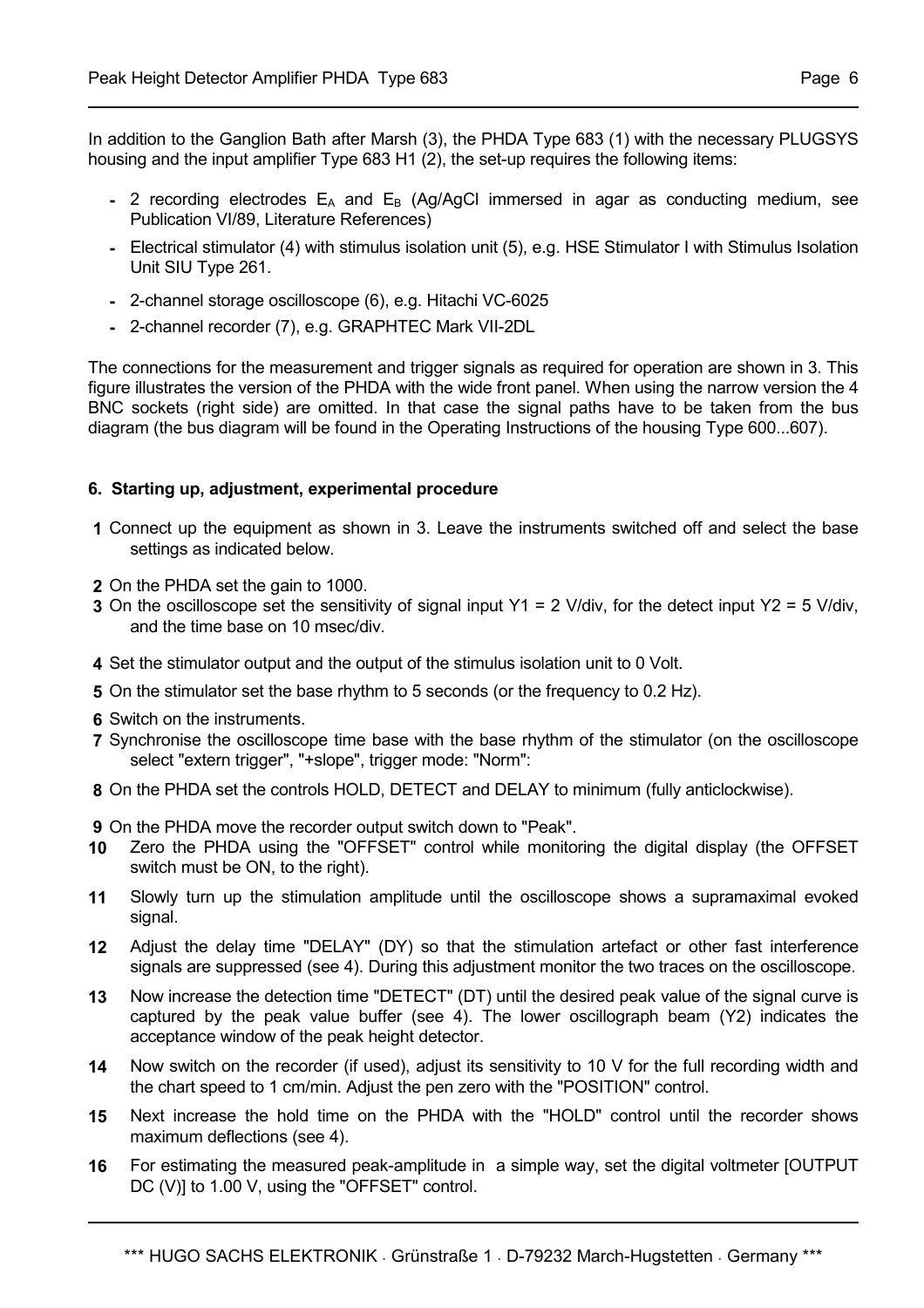**17** Move the output selector switch to "PEAK + DC" in order to record the combined curve of peak amplitude plus d.c. potential difference. The jump in the amplitude of the recorded curve is equal to the set DC-voltage of 1 Volt. Comparing the amplitudes you can now estimate the peak voltage. Dividing the peak amplitude by the selected amplification you will get the real peak-amplitude at the electrodes. If you want to record the actual d.c. potential at the electrodes you have to cut out the effect of the "OFFSET" control using the switch. The indicated voltage (Volt) divided by the selected amplification (gain) then gives the input voltage.



**Fig. 4**: Time course during capture of the peak amplitudes.Note: negative signals are not recorded.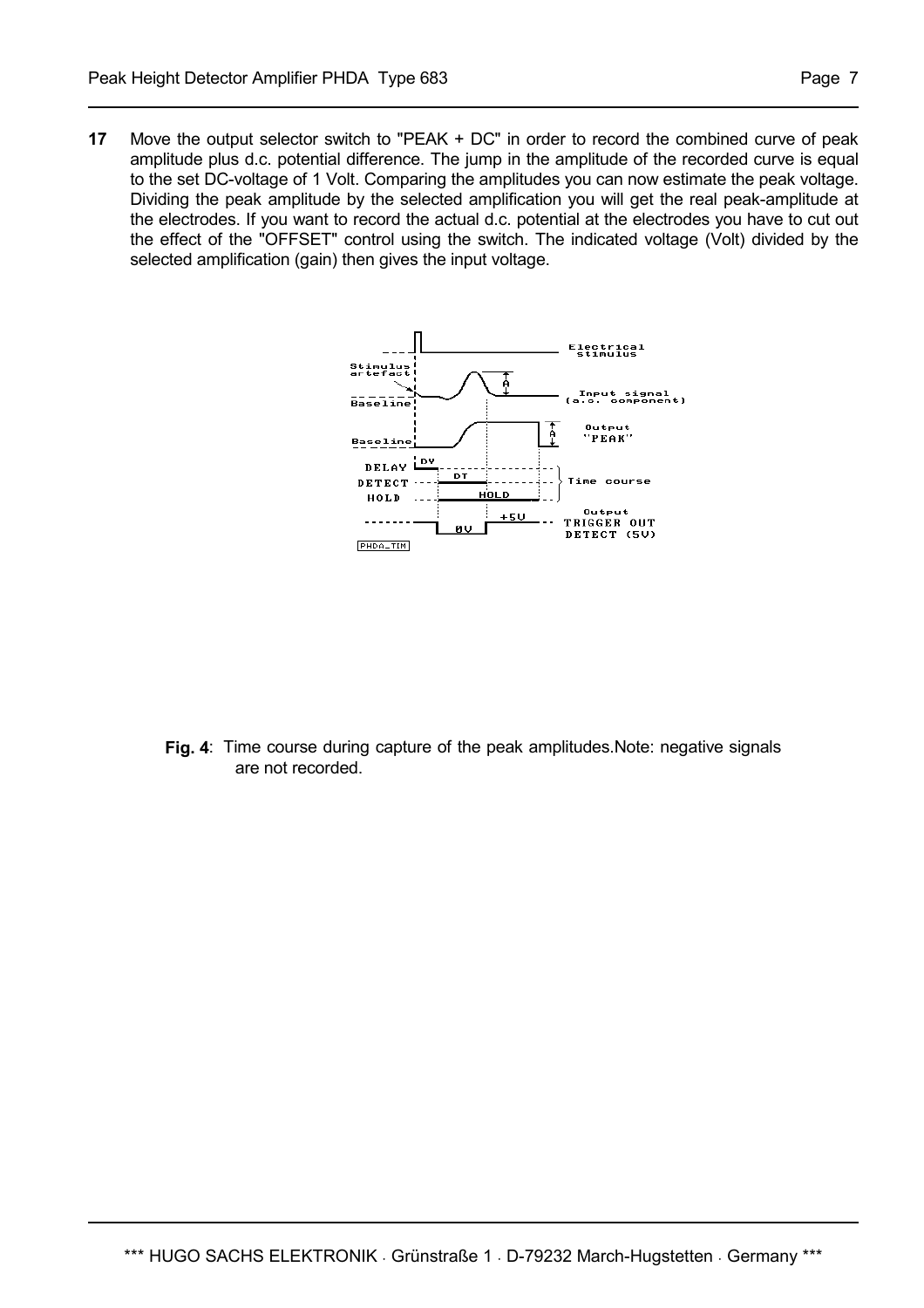# **7. Block diagram of the Peak Height Detector Amplifier PHDA**



**Fig. 5**: Block diagram oft the Peak Height Detector Amplifier PHDA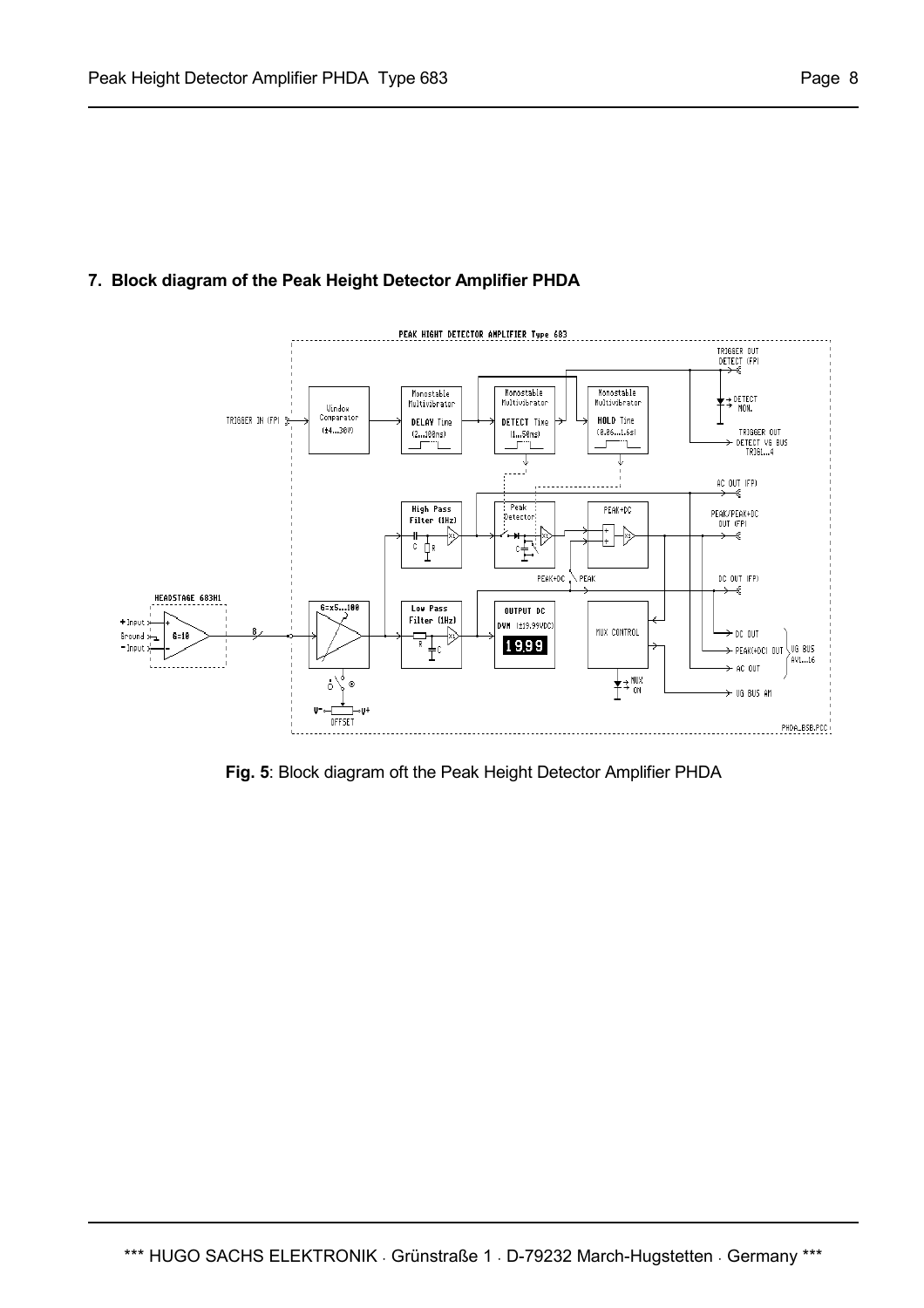#### **8. Description of the controls**

**Note:** in the description below the numbers after the full stop correspond to the item **numbers in 6**.

#### **8.1 INPUT FROM HEADSTAGE**

Socket to connect up the preamplifier box "HEADSTAGE 683H1" (for pin connections see under Technical Data).

#### **8.2 OFFSET <-->**

Control for zeroing the input voltage. The adjustment range is about ±80 mV referred to the preamplifier input. Zero adjustment is effective only when it is switched in with the switch (3) (toggle to the right).

#### **8.3 OFFSET ON/OFF**

Switch to cut out the zero adjustment (2). Toggle right = ON, toggle left = OFF.

#### **8.4 GAIN and LEDs: 50 - 100 - 200 - 500 - 1000**

Control for setting the desired gain: 50, 100, 200, 500, 1000. The green LED corresponding to the selected value lights up. The value refers to the complete signal path from the input of the preamplifier (HEADSTAGE 683H1) up to the output. (Gain of the headstage preamplifier: 10x).

#### **8.5 MUX key and LED**

Brief pressure on the key switches the output voltage (PEAK or PEAK + DC) to a digital voltmeter module (DVM Type 666). This facility is available only if a DVM module is installed in the PLUGSYS housing.

**Note**: the function of the MUX key is not available if the PHDA is installed in a small housing without system bus (PLUGSYS housing Type 607).

#### **8.6 Digital voltmeter OUTPUT DC (V)**

Digital voltmeter to indicate the amplified d.c. voltage. Indication range: 19.99 Volt. Resolution: 10 mV

#### **8.7 TRIGGER IN (4-30 V)**

Input (BNC socket) to trigger the peak detector circuit. Permitted trigger voltage: 4...30 Volt. Input impedance: 5 kÛ. The trigger circuit responds to a pulse slope towards 0 Volt (starting from + or -4...30V). The switching point is at 2.5 V input voltage.



**Fig. 6**: Controls and indications on the front panel. For explanations of the item numbers see text.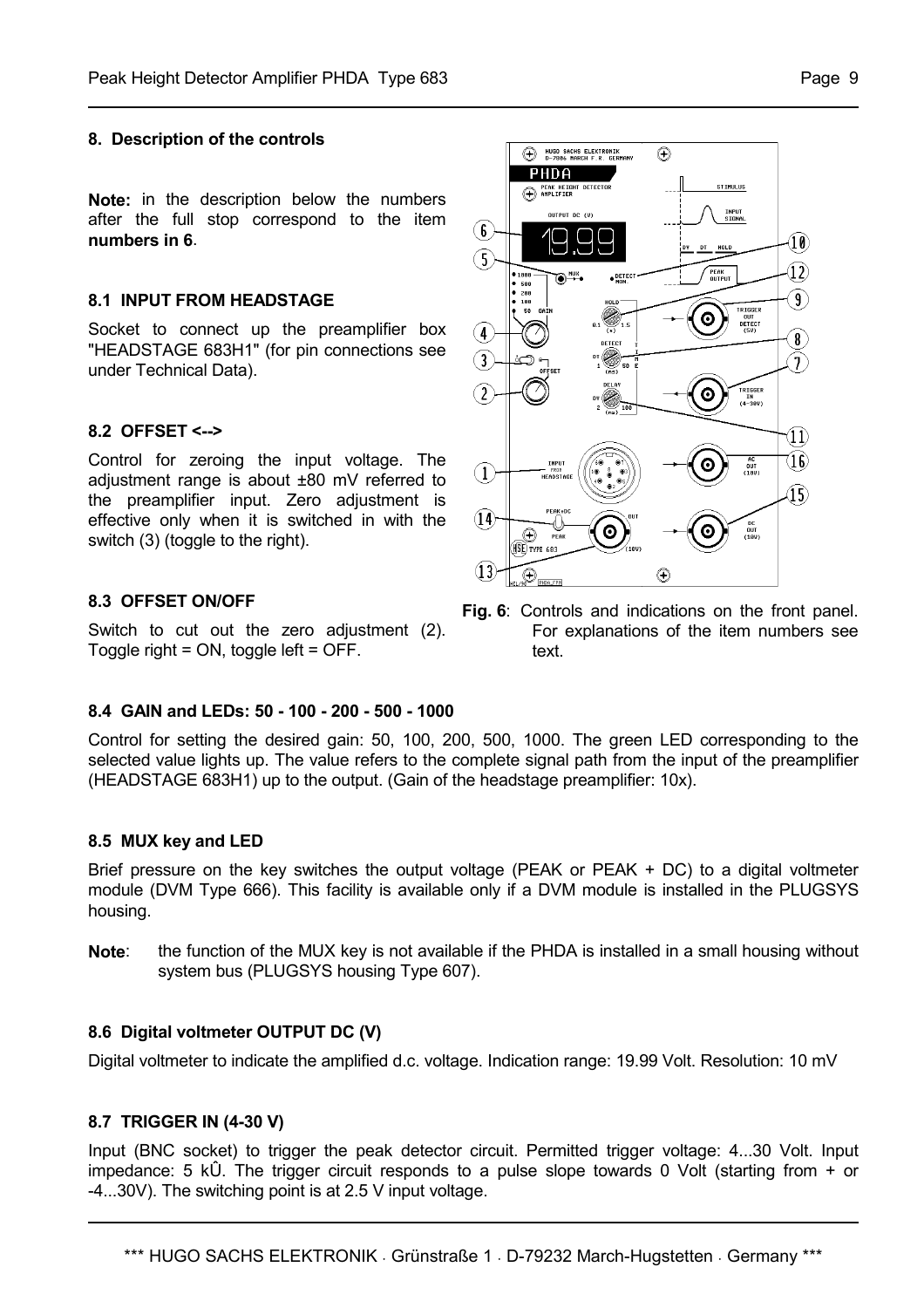#### **8.8 DETECT (DT 1 - 50 msec)**

This control selects the duration of the active time for the peak detector circuit (c.f. 5). Adjustment range: 1 to 50 msec. Its adjustment is monitored on an oscilloscope so that the desired amplitude peak of the signal voltage is captured by the detector (cf.3 ).

# **8.9 TRIGGER OUT DETECT (5 V)**

Trigger output (BNC socket) to check the detector time setting. While the detector is activated the voltage jumps from +5 Volt to 0 V (see 5). This signal can be monitored on the second channel of the oscilloscope in parallel with the a.c. signal. This signal can also be used to control the Z modulation (= brightness modulation) of the oscilloscope. The input for Z modulation is usually at the back of the oscilloscope.

#### **8.10 DETECT MON. (LED)**

This LED is connected in parallel to the trigger output (9) and permits simple and rapid monitoring of the trigger function.

# **8.11 DELAY (DY 2 - 100 msec)**

This control adjusts the delay time between trigger signal at the trigger input (7) and the start of the detect time (see 5). Adjustment range: 2 to 100 msec. The delay is normally selected so that interference from stimulus artefacts or uninteresting rapid components of nerve impulses are cut off.

#### **8.12 HOLD (0.1 - 1.5 sec)**

This control determines the hold time of the peak store. The hold time has to be so adjusted that the recorder used records correct amplitudes and that overlapping with the stimulation frequency is avoided (see 5).

The speed of the recorder pen movement is limited by the limiting frequency (fg) of the particular recorder. The time constant (T) for the movement of the recorder pen can be calculated from:

# **T (sec) = 1/[fg (Hz)]**

It is normally advisable to set the hold time to at least 10\*T. In any case the hold time should be set so that the pen at least reaches full deflection and settles there before it returns to the zero line.

When using a fast pen recorder (e.g. GRAPHTEC Mark VII or Mark VIII) a shorter time (0.1 - 0.3 sec) may be adequate. For a "slower" potentiometric recorder (e.g. MULTICORDER) a longer time to suit the slower response has to be selected (0.3 - 1.5sec).

# **8.13 OUTPUT PEAK / PEAK+DC (10 V)**

The signal at this output (BNC socket) can be selected with the switch (14) between the pure peak amplitude determined by the peak height detector, and the sum of peak amplitude plus d.c. voltage. A recorder connected at this output shows the d.c. signal as a slowly varying baseline (= d.c. signal) with superimposed spikes (= PEAK signal) if the switch (14) is set to PEAK+DC. This provides a very good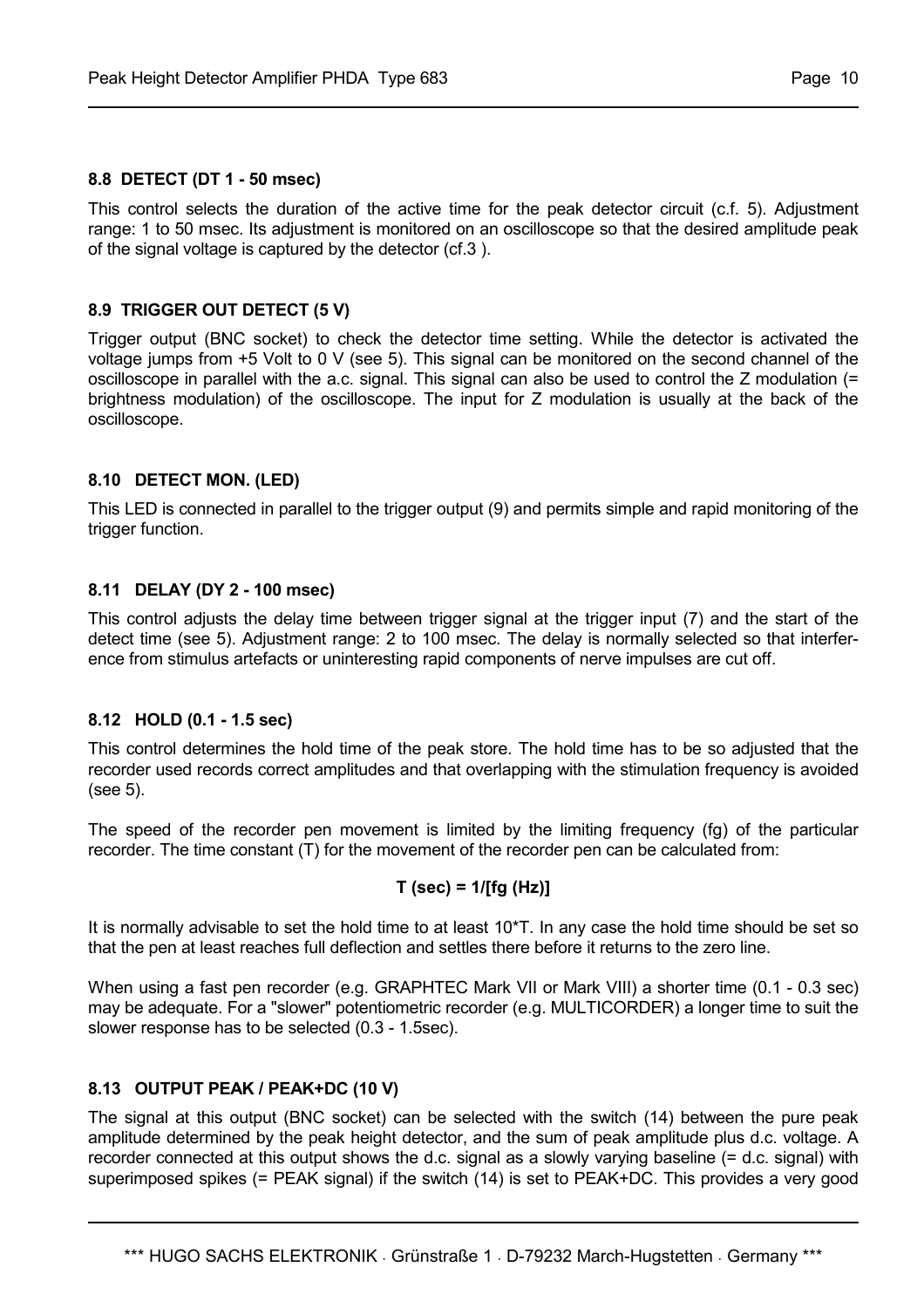representation of drug-induced fluctuations in membrane potential together with evoked rapid potentials on a single recording trace.

When using a 2-channel recorder PEAK and DC signal can be shown separately. Switch (14) is then set to PEAK and the d.c. signal is taken separately from the output socket (15).

#### **8.14 PEAK <--> PEAK+DC**

Switch to select the signal at the output socket OUT (10 V), see under 7.13.

# **8.15 DC OUT (10V)**

This output (BNC socket) carries the d.c. signal. The d.c. signal is also shown on the built-in digital voltmeter.

The d.c. signal circuit incorporates a low-pass filter with 0.3 Hz limiting frequency. This output therefore carries only slow signals (membrane potentials) within the frequency range from 0 (= d.c.) to 0.3 Hz. More rapid components of the signal are filtered out.

# **8.16 AC OUT (10 V)**

Signal output (BNC socket) for fast evoked potentials after amplification, for connection to an oscilloscope. This signal can be used in connection with signal (9) [TRIGGER OUT DETECT (5 V)] to monitor the actual region of the trace in which the peak height detector is activated. One channel of the oscilloscope shows the a.c. signal and the other channel the signal "TRIGGER OUT DETECT".

In order to obtain a stable baseline the amplifier circuit for the a.c. signal incorporates a high-pass filter. The bandwidth of the a.c. signal circuit is about 1.5 Hz to 40 kHz (7).



**Fig. 7**: Frequency response of the AC and DC signal circuits.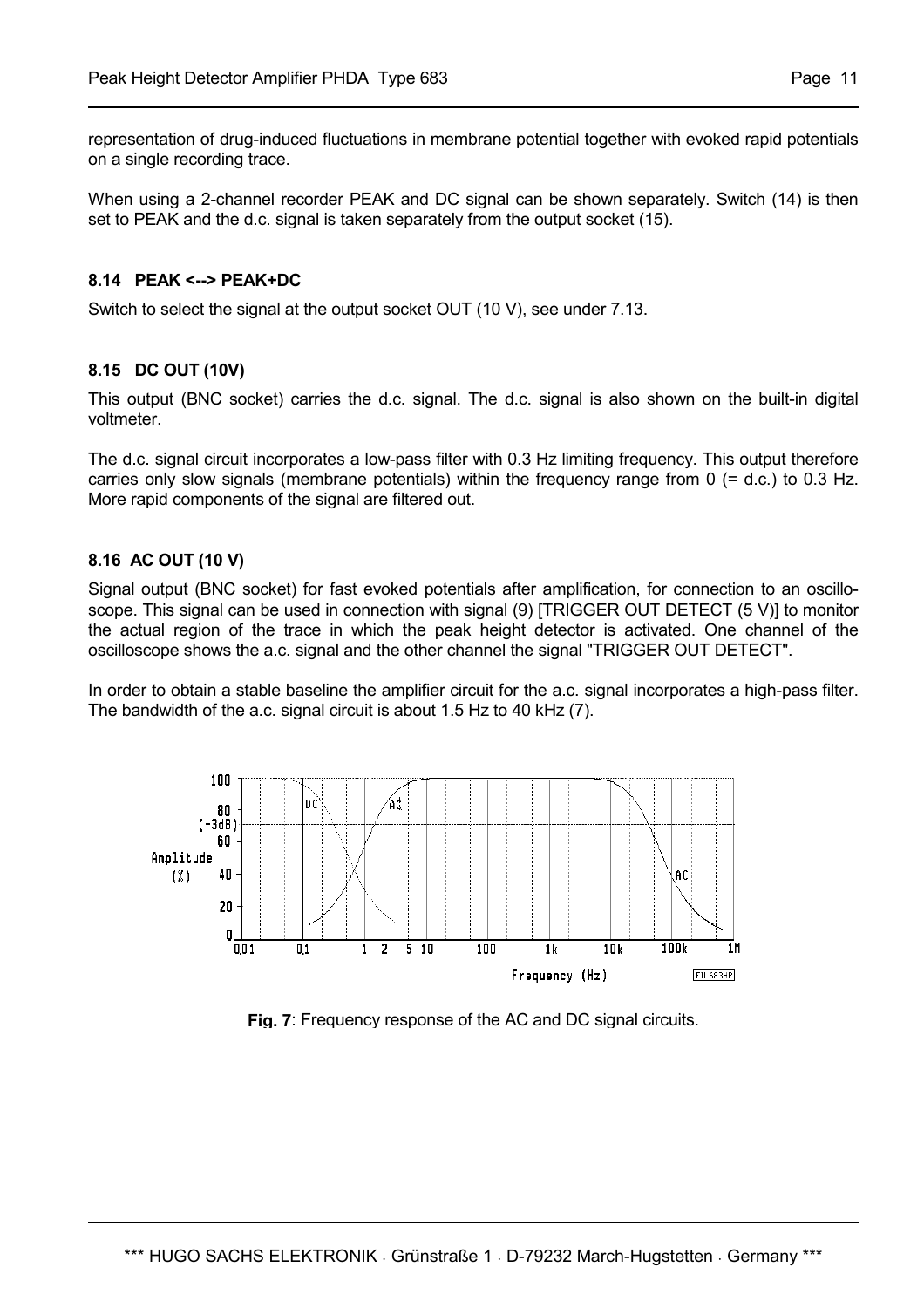# **9. Installing the module in a housing, setting the signal paths**

For operation the module has to be installed in an HSE PLUGSYS Series 600 housing. The housing provides the necessary and correct power supply for the module.

#### **9.1 Independent PHDA, single-channel amplifier**

If the PHDA is to be operated as an independent single-channel unit it can be fitted into a narrow Type 607 housing. This housing Type 607 contains, in addition to the power supply, only a connector to take one module. Signal inputs and outputs can therefore not be taken through the module connector but only through the front panel of the module. This in turn requires that the PHDA version with the wide front panel is selected (see Section 0 and 2).

#### **9.2 PHDA in bus housing, multi-channel or together with other modules**

In all cases where this module is employed in a multi-channel system or together with other PLUGSYS modules a standard HSE PLUGSYS housing fitted with bus backplane has to be used (Type 600...603). In this operating mode all the trigger and output signals (except the "PEAK+DC" signal) can be passed over the system bus. The bus lines used have to be determined with due regard to the other modules before installation. In particular it is essential to avoid any duplication, i.e. only the output signal of a single module may be connected to a particular bus line, otherwise the amplifier outputs work in opposition to each other, leading to completely false signals and overloading the electronic components.

This point applies to the analogue signal outputs (AC, DC and PEAK). Conditions in the case of the trigger signals are different. All trigger outputs are arranged as open collector circuits so that they can readily be connected in parallel without any danger to electronic components, where this is required by the measurement sequence.

In accordance with the above considerations it is possible to fit a housing with system bus either with the PHDA in the narrow front plate version or with one with the wider front panel. In the latter case all signals are taken out to BNC sockets on the front panel. They can also be led via the system bus by setting the appropriate jumpers. In the narrow version only the PEAK/PEAK+DC output signal is available on the front panel; the other signals can be taken out via the system bus.

#### **9.2.1 Determine the signal paths**

As mentioned above, before the PHDA is installed in a standard HSE PLUGSYS housing with built-in system bus (Type 600...603) the paths for the various signals have to be determined through jumpers on the PHDA circuit board. Table 1 lists the various possibilities in relation to the housing (with or without system bus) and depending on the front panel width.

Use the block diagram (5) and the circuit board drawing (8) and decide on the connections in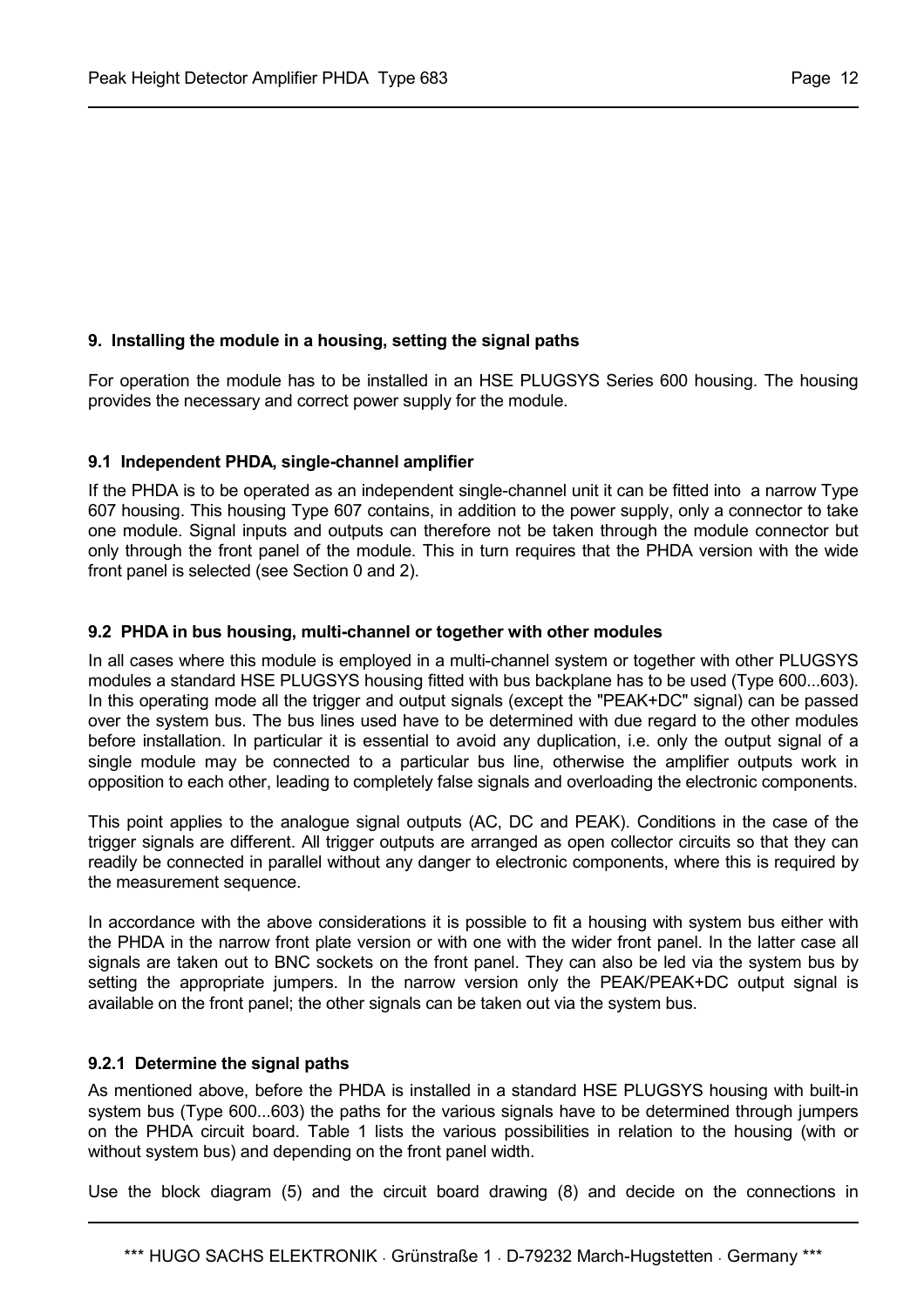accordance with your requirements. Do not forget to enter the selected connections afterwards into the appropriate bus diagram. The bus diagram can be found in the Manual of the PLUGSYS housing under the heading "Operating Instructions for Housing (usually item 1)

The PHDA can operate as intended only if the jumpers have been set correctly. The timing control of the peak detector can only be activated at the correct instant if the trigger input receives a correct signal in synchronism with the stimulus. It is therefore important that, in addition to the measurement signal paths, the trigger input receives correct signals.



**Fig. 8**: View of circuit board of the PHDA. Before installing the module in the housing the links A...D have to be determined. Note details in the text!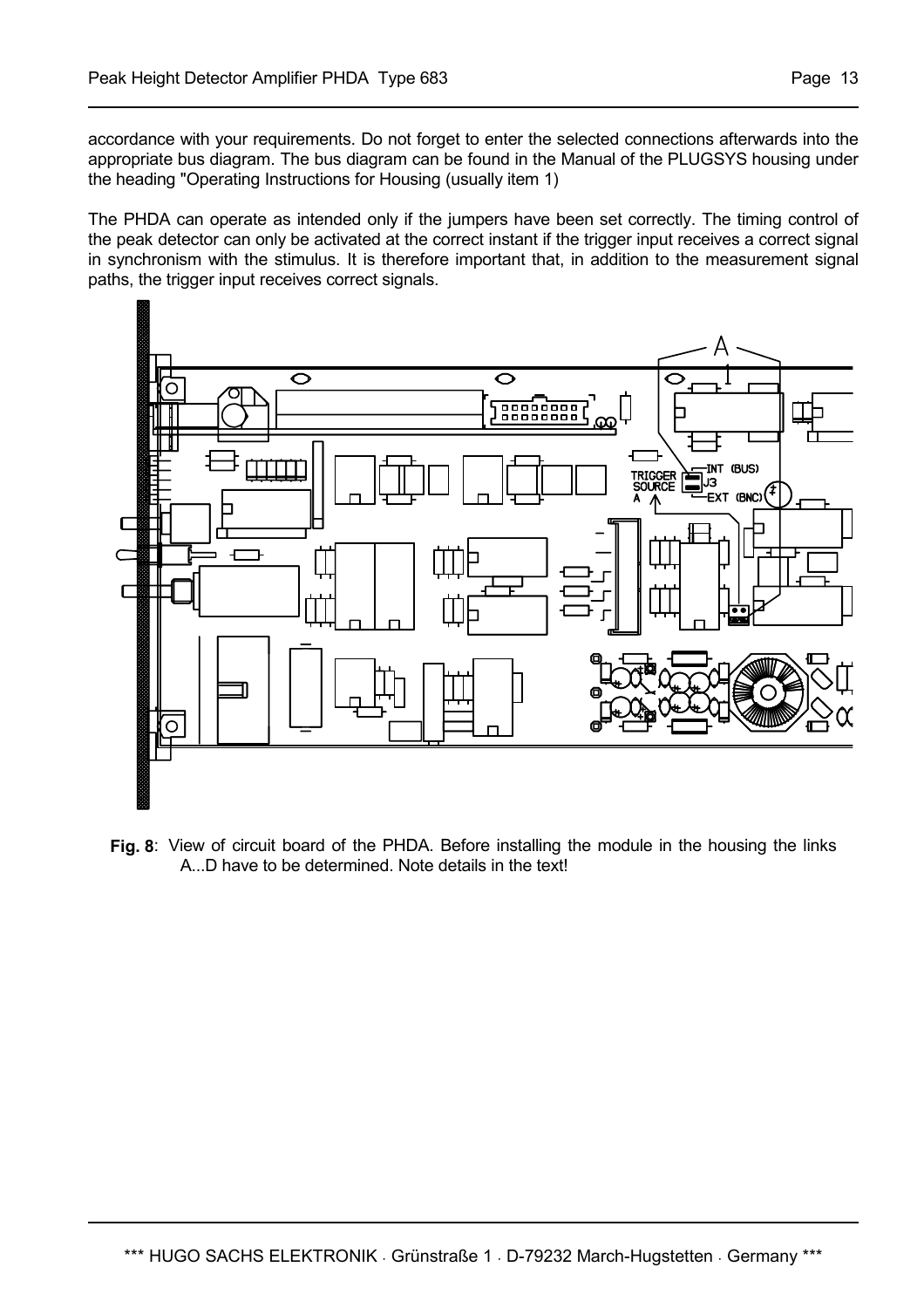| Ref.in 8     | <b>Signal description, notes</b>                                                                                                                         | <b>PHDA</b> with wide<br>front panel.<br><b>Housing without</b><br>bus $(607)$ | PHDA narrow front<br>panel. Housing with bus<br>(600603) | PHDA, wide front panel.<br>Housing with bus<br>(600603)                                          |
|--------------|----------------------------------------------------------------------------------------------------------------------------------------------------------|--------------------------------------------------------------------------------|----------------------------------------------------------|--------------------------------------------------------------------------------------------------|
| $\mathbf{A}$ | Source for trigger signal for the<br>timing of the peak height detector:<br>externally, BNC plug on front<br>panel, or internally through system<br>bus. | Place jumper on<br>bottom pins.                                                | Place jumper at the top.                                 | Place jumper at the bottom<br>(select top fumper only of a<br>PSM module is also being<br>used). |
| B            | TRIGGER IN (430V) Trigger<br>signal (input) for timing control of<br>the peak height detector.                                                           | Place jumper on<br>parking position<br>shown (use top pins!)                   | Place jumper on TR IN<br>14                              | Without PSM (see above)<br>place jumper in parking<br>position shown, otherwise<br>TR IN 14      |
| $\mathbf C$  | TRIGGER OUT DETECT (5V)<br>Trigger signal (output) for<br>monitoring the selected "detection<br>window" on the oscilloscope.                             | Place jumper on<br>parking position<br>shown (use top pins!)                   | Place jumper on TR OUT<br>14                             | Place jumper in parking<br>position shown. When using<br>bus: TR OUT $14$                        |

Place jumper connections in agreement with the other modules on AV1 to AV 16.

Jumper connections in parking position (pins NC)

**10. CE Declaration of Conformity**

Analogue output signal of the PHDA: AC, DC, PEAK (identical with the corresponding signal on the BNC sockets on the front panel).

 $C \in$ 

**D**

When using bus select AV 1 to AV 16 in agreement with the other modules. Otherwise in parking position (pins NC)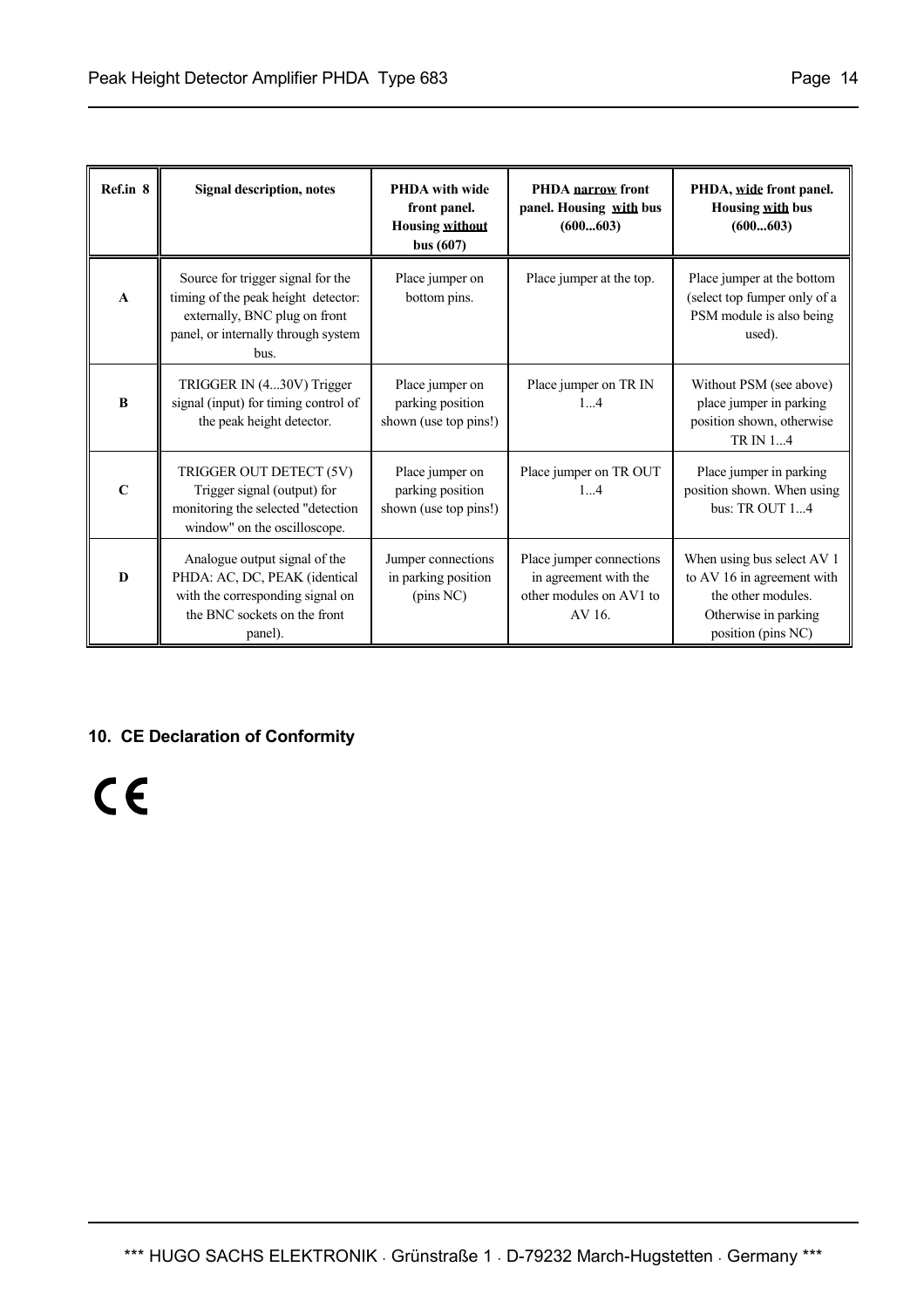This product and accessories conform to the requirements of the Low-voltage Directive 73/23 EEC as well as the EMC Directive 89/336 EEC and are accordingly marked with the CE mark. For conformity to the standards during operation it is essential that the details in the instructions provided are observed.

#### **11. Technical data**

#### **11.1 HEADSTAGE (683H1) preamplifier:**

| Input                                | differential input                                                               |
|--------------------------------------|----------------------------------------------------------------------------------|
| Input sockets                        | +input, - input and null, spring-loaded sockets<br>suitable for solid 2 mm plugs |
| Input impedance                      | >1012 Ohm                                                                        |
| Input capacity                       | approx. 20 pF                                                                    |
| Input bias current                   | >50 pA (typically 10 pA)                                                         |
| Gain                                 | 10x (headstage only)                                                             |
| <b>Noise</b>                         | 40 microvolt peak-to-peak, input short-circuited                                 |
| Permitted differential input voltage | $+/- 0.2$ V max.                                                                 |
| Permitted common mode voltage        | $+/-8$ V d.c.                                                                    |
| Common mode rejection                | $>$ 100 000:1 ( $>$ 120 db) at UE = 1 V, 50-60 Hz                                |
| Overvoltage protection               | +/- 15 V continuous, 100 V non-repetitive spike                                  |
| Connecting cable                     | $L = 2.2$ m, 8-pin BINDER circular connector                                     |
| <b>Dimensions</b>                    | 20 mm x 26 mm x 50 mm,                                                           |
|                                      | support rod ( $l = 155$ mm, $D = 8$ mm) can be unscrewed.                        |

#### **11.2 Module PHDA (683):**

| Input                                 | single-sided input                                                       |
|---------------------------------------|--------------------------------------------------------------------------|
| Input socket                          | Binder circular connector, 8-pin (for pin connections see<br>below)      |
| Input impedance                       | 1500 Ohm                                                                 |
| Selectable gain                       | 50/100/200/500/1000 (with headstage)                                     |
| Input zero adjustment OFFSET          | ±80 mV with 10-turn potentiometer, can be switched off                   |
| Frequency response a.c. path          | 1.5 Hz  40 kHz (- 3dB)                                                   |
| d.c. path                             | $0 - 0.2$ Hz (-3 dB) (time constant T= 1 sec)                            |
| Range of digitial voltmeter           | $±19.99$ V d.c.                                                          |
| Trigger input TRIGGER IN              | ±430 V, input impedance: 5 kOhm                                          |
| All analogue outputs (PEAK+DC, AC. DC | $\pm$ 10 V (12 V <sub>max</sub> ), 10 mA <sub>max</sub>                  |
| Trigger output TRIGGER OUT DETECT     | 5 V (active low = 0 V, open collector output, $R_{\text{null up}} = 2.2$ |
|                                       | kOhm)                                                                    |
| Supply via bus connector              | 5 V, 0.7 A                                                               |
| Bus connector                         | DIN 41612, 96-pin VG connector                                           |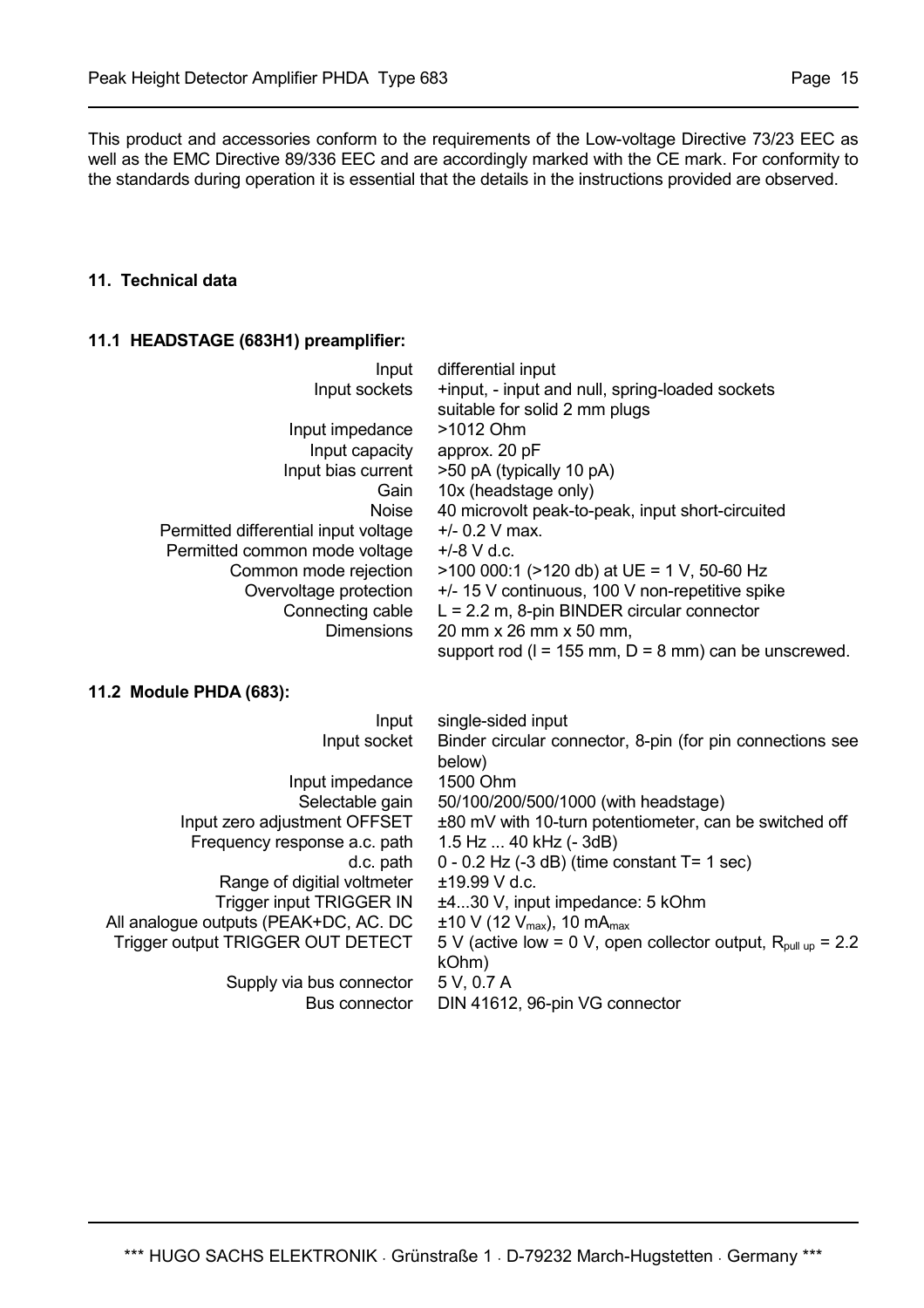Pin connections of input connector: (1) not used (2) null (analogue null) (3) input (1.5 kOhm) (4) not used (5) not used (6) supply  $+15$  V (20 mA $_{max}$ ) (7) supply -15 V (20 mA $_{max}$ ) (8) not used case = ground



**Fig. 10**: Input soket (seen from the front)

**11.3 Mechanical data:** 

 Dimensions module for 19 inch rack Front panel (H x W) 127.5 mm (3 U) x 40.5 mm (8E) Circuit board Europa size (100 x 220 mm) Weight 0.5 kg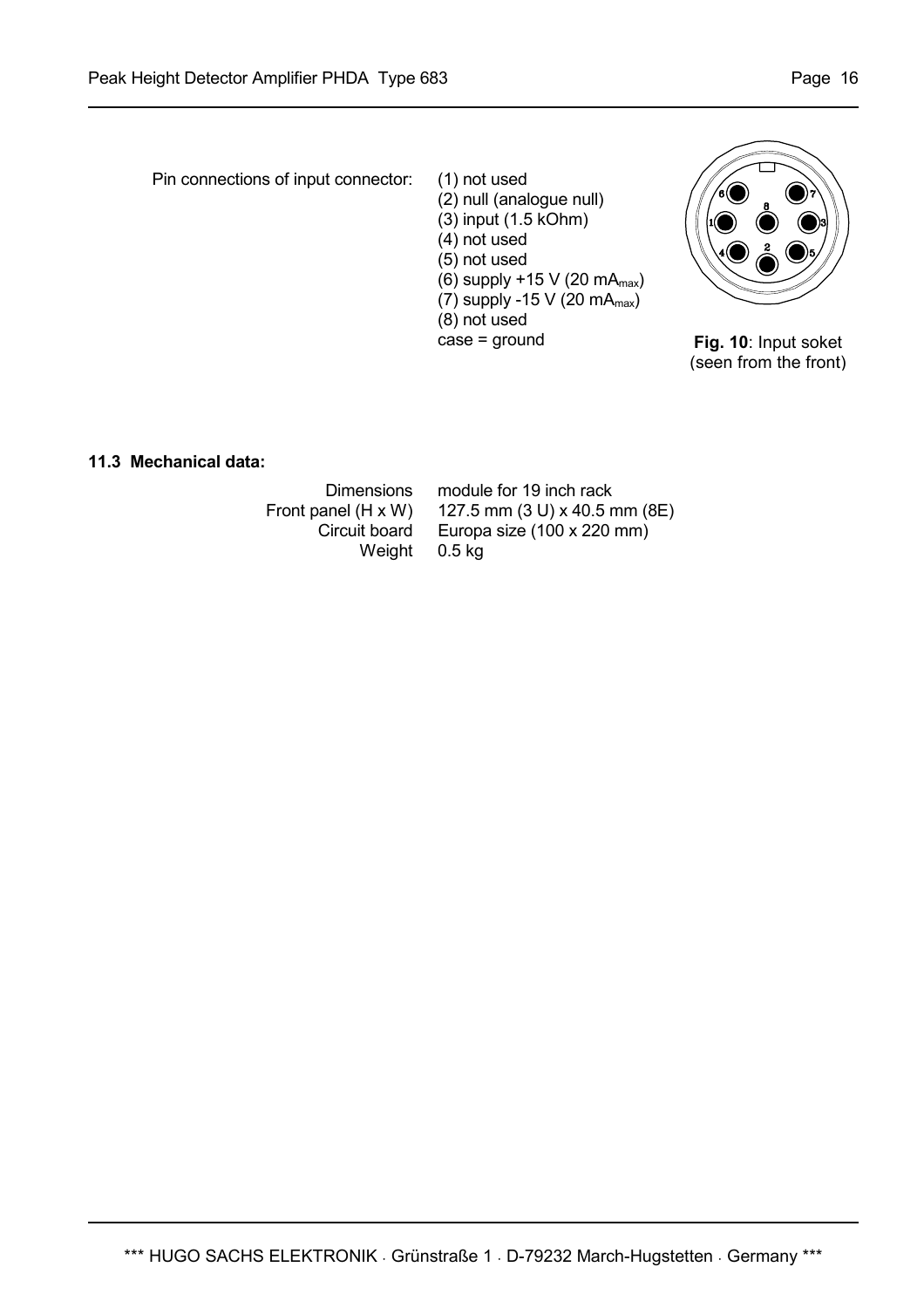# **12. Appendix: different figures**

**Fig. 11**: Peak Height Detector built in an PLUGSYS case Type 607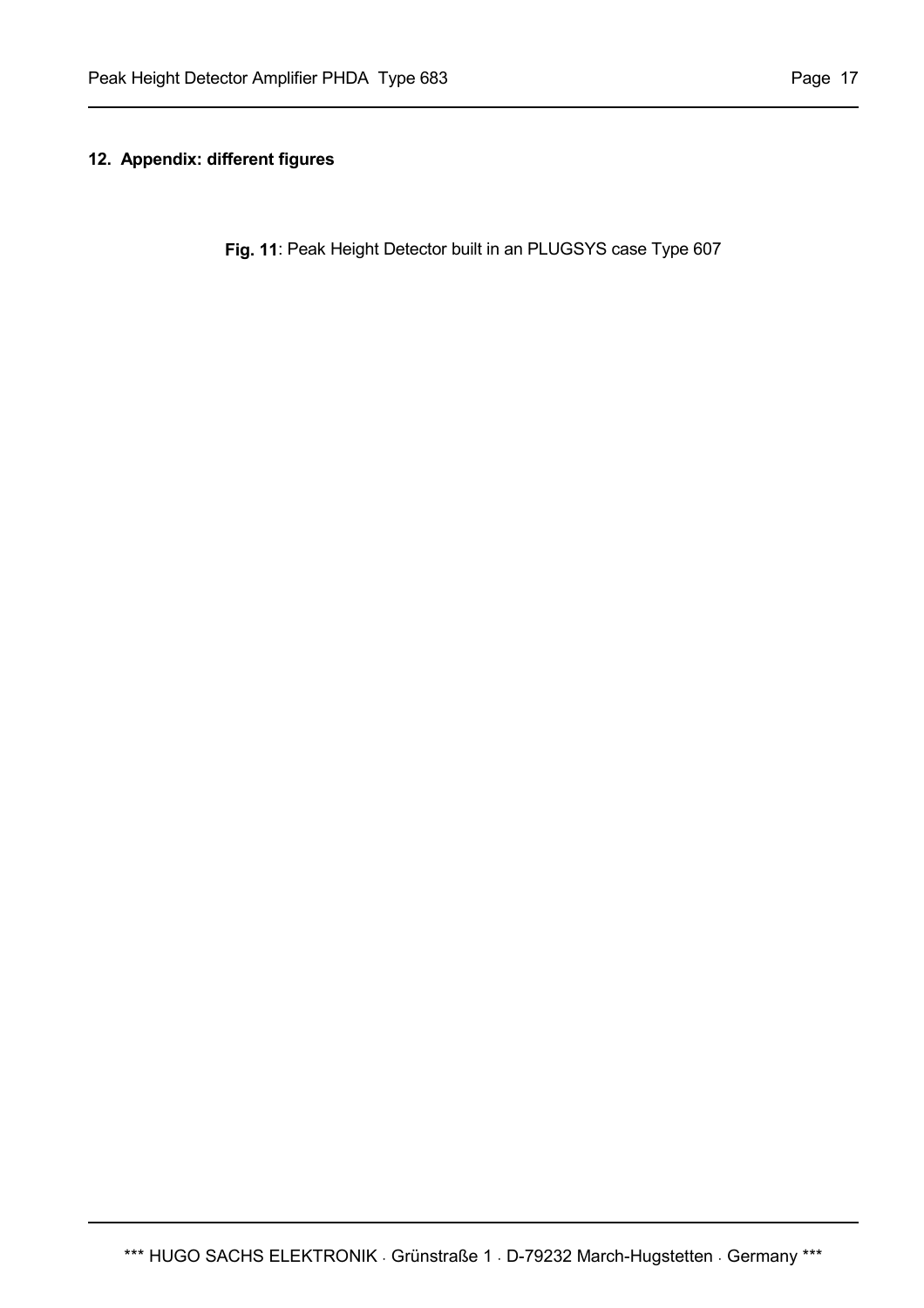**Fig. 12**: PHDA type 683 built in a PLUGSYS case type 607 headstage preamplifier 683

H1 connected